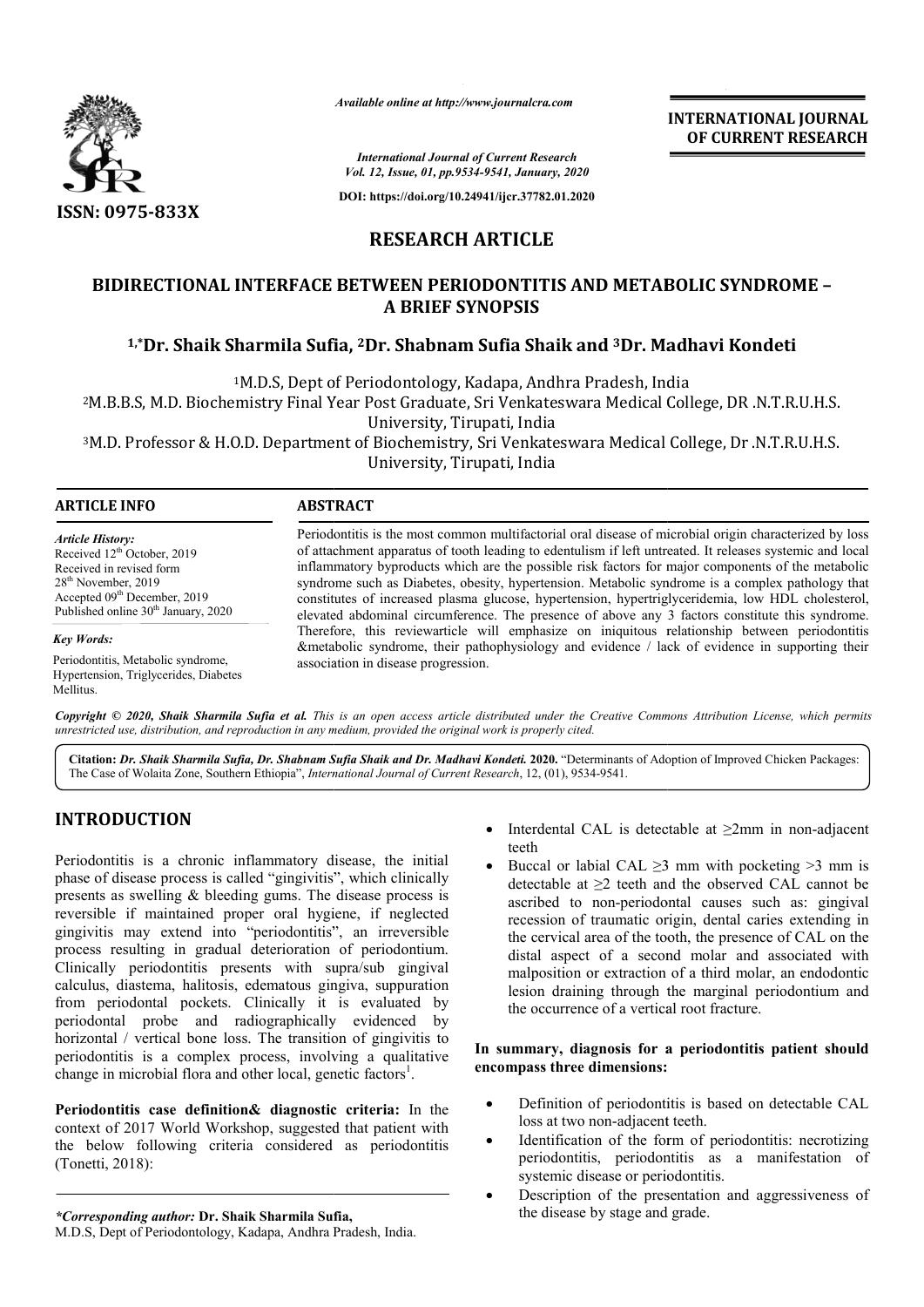Prevalance: Periodontitis is a globally widespread pathology of the human oral cavity. Approximately 10% of the global adult population are highly vulnerable to severe periodontitis, and 10–15% appears to be completely resistant to it, while the remainder varies between these two situations.

**Etiopathogenesis of periodontitis:** Periodontitis is a chronic multifactorial disease characterized by an inflammation of the periodontal tissue, which is associated with dysbiotic plaque biofilms mediated by the host, resulting in the progressive destruction of the toothsupporting apparatus and loss of periodontal attachment. The bacterial biofilm constitutes of different strains and specieswhich initiates gingival inflammation; however, periodontitis initiation and progression depend on dysbiotic ecological changes in the microbiome in response to nutrients from gingival inflammatory and tissue breakdown products and anti-bacterial mechanisms. This leads to the activation of several key molecular pathways, which ultimately activate host-derived proteinases that enable loss of marginal periodontal ligament fibers, apical migration of the junctional epithelium, and allows apical spread of the bacterial biofilm along the root surface. The development of gingivitis and periodontitis can be divided into a series of stages: initial, early, established, and advanced lesions (Page, 1976).

During the initial lesion, an acute exudative vasculitis in the plexus of the venules lateral to the junctional epithelium and migration of polymorphonuclear (PMN) cells through the junctional epithelium into the gingival sulcus, loss of perivascular collagen were observed. The early lesion characterized by a dense infiltrate of T lymphocytes and other mononuclear cells, as well as by the pathological alteration of the fibroblasts. Subsequently, the established lesion dominated by activated B cells (plasma cells) and accompanied by further loss of the marginal gingival connective tissue matrix, but no bone loss is yet detectable. Several PMN continue to migrate through the junctional epithelium, and the gingival pocket is gradually established. Finally, in the advanced lesion, plasma cells continue to predominate as the architecture of the gingival tissue is disturbed, together with the destruction of the alveolar bone and periodontal ligament. It is characterized by a conversion of junctional epithelium to the pocket epithelium, formation of denser inflammatory infiltrate composed of plasma cells and macrophages, loss of collagen attachment to the root surface, and resorption of the alveolar bone (Kornman, 2000). However, when the balance between the infection control mechanisms and the subgingival biofilm is lost, innate and adaptive immune responses are triggered.

**Innate immune response in periodontal disease:** The most important characteristic of periodontitis is the inflammatory reabsorption of the tooth-supporting alveolar bone and persistence of a chronic and exacerbated inflammatory immune response. The inflammatory response consists of four main components: (1) endogenous or exogenous factors, such as molecular patterns associated with pathogens (PAMP) and damage (DAMP), which are derived from bacteria, viruses, fungi, parasites, and cell damage, as well as toxic cellular components or any other harmful condition; (2) cellular receptors that recognize these molecular patterns (PRR), for example, Toll-like receptors (TLR); (3) proinflammatory mediators, such as cytokines, chemokines, the complement system, etc.; and (4) target cells and tissues, where these proinflammatory mediators act. The inflammatory immune response is triggered by the interaction of resident cells with

the bacterial biofilm attached to the tooth surface, making it impossible for the immune system to eradicate the infecting microorganisms efficiently, perpetuating the insult to the periodontal tissues. Bacteria are capable to cross the junctional epithelium and pass to the gingival conjunctive tissue, where they stimulate the gingival epithelial cells and fibroblasts to trigger the initial inflammatory responses. These resident periodontal cells detect bacterial PAMP, such as lipopolysaccharide (LPS), which binds to the Toll-like receptors (TLR4/2), triggering the recruitment of several protein kinases in the cytoplasmic end of the receptors, ultimately causing the activation of proinflammatory transcription factors, such as nuclear factor kappa B (NFκB) and activator protein 1 (AP-1), which induces the synthesis and release of mediators to trigger the inflammatory response. Likewise, the gingival fibroblasts and the periodontal ligament are responsible for the destruction and disorganization of the fibrous component of the extracellular matrix of the periodontal tissue by increasing the local production and the activity of the matrix metalloproteinases (MMPs).

The periodontal lesion is initiated as acute inflammation characterized by increased numbers of neutrophils migrating into the gingival crevice through the junctional epithelium, which have the de novo biosynthetic capacity for chemokines and cytokines with proinflammatory, anti-inflammatory, or immunoregulatory properties. Neutrophils, through the release of chemokines, can induce the recruitment of interleukin-17 producing CD4-positive T-helper 17 cells to sites of infection or inflammation. In addition, they can promote the survival, proliferation, and development of B cells into antibodysecreting plasma cells. Likewise, it was shown that activated neutrophils express membrane-bound receptor activator of nuclear factor kappa Β ligand (RANKL), a key osteoclastogenic cytokine and, thereby able of inducing osteoclastic bone resorption. These recent concepts suggest that neutrophils could contribute to periodontitis not only by initiating the lesion but also by participating in its progression, by recruiting T-helper 17 cells or promoting the accumulation of B cells and plasma cells in the established and advanced lesions. Macrophages are an important source of proinflammatory and potentially destructive molecules for tissues, such as interleukin-1 (IL-1), tumor necrosis factor alpha (TNF- $\alpha$ ), MMP, and prostaglandin E2, which play an important role and are elevated in the gingival tissue and in the gingival crevicular fluid of patients with chronic periodontitis. Therefore, studies have shown a direct correlation of macrophage infiltration with the severity of periodontal disease, contributing greatly to the intensification of the degradation of the collagen matrix in the connective periodontal tissue. These macrophages may undergo a classical (M1) or alternative (M2) activation. M1 macrophages are induced by microbial agents or by Th1 cytokines and show high phagocytic capacity and an increased expression of proinflammatory cytokines, costimulatory, and antimicrobial molecules. In contrast, M2 macrophages are induced by Th2 cytokines and secrete high levels of IL-10 and transforming growth factor beta 1 (TGF- $\beta$ 1). Therefore, they have immunoregulatory properties and promote cell proliferation and tissue regeneration (José Luis Muñoz-Carrillo, 2019).

**Adaptive immune response in periodontal disease:** When the inflammatory response becomes chronic, the lymphocytes of the adaptive immune system invade the periodontal tissues releasing inflammatory and immune molecular mediators,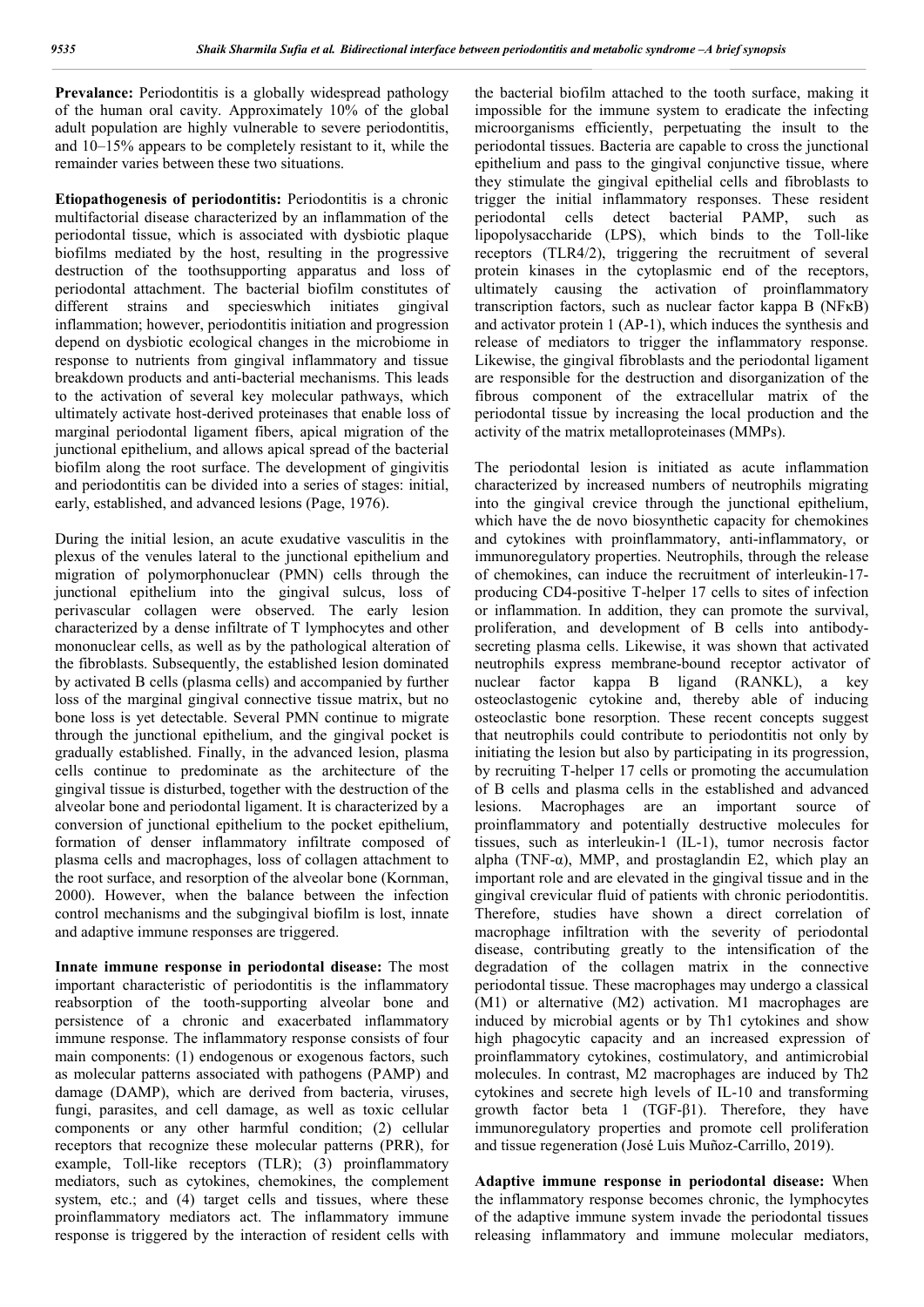which alter the balance of bone metabolism, marking the transition from gingivitis to periodontitis. The activation of lymphocytes requires two types of signals: a signal induced by the antigen receptor itself when recognizing its related antigen and a costimulatory signal by professional antigen presenting cells (APCs). Therefore, the activation of adaptive immunity has a great influence on the bone loss in periodontitis, associated with B and T lymphocytes. RANKL is a cytokine member of the TNF family that can be bound or secreted to the membrane and stimulates the differentiation of osteoclasts, cell fusion, and activation that leads to bone resorption. Osteoblasts and stromal cells of the bone marrow predominantly express RANKL, which induces osteoclastogenesis through cell contact with osteoclast precursors.

Likewise, activated T and B cells produce both the membranebound and soluble RANKL forms. Soluble RANKL can induce osteoclastogenesis independently of direct contact between infiltrating lymphocytes and osteoclast precursors on the bone surface. However, 17 T-helper cells expressing RANKL, but not T-helper 1 cells, activate osteoclasts also by direct cell-cell contact. In periodontitis, the increase in RANKL/OPG promotes the recruitment of osteoclast precursors, their fusion, and subsequent activation, leading to bone resorption. On the other hand, Th1 lymphocytes have a fundamental role in the establishment and progression of periodontitis, through the increase of IFN-γ levels. Th2 lymphocytes are the main cellular source of IL-4, which promotes the change of class to the secretion of IgE in B cells and favors the alternative activation of macrophages in an IFNγindependent pathway. These effector functions of the Th2 lymphocytes negatively regulate the inflammatory and Th1 lymphocyte responses, so that the polarization of a Th2-type immune response in periodontitis may represent a damaged adaptive immune response. Finally, RANKL can also be secreted by Th17 lymphocytes, which in cooperation with inflammatory cytokines derived from Th1 lymphocytes are capable to tilt bone metabolism favoring bone resorption.

Thus the ulcerated pocket surface acts as a portal entry for the periodontal bacteria its toxic productsand inflammatory mediators are plunged into systemic circulation which leads to a shift in localized periodontitis to a potential systemic condition. Thus severe periodontitis is capable of eliciting low grade systemic inflammation. This association of periodontitis with systemic health led to the emergence of periodontal medicine which establishes substantial relationship between periodontal disease and systemic health.Various pathogenesis have been proposed for association of periodontitis with metabolic syndrome. This review article is amassed with various studies depicting a relation with periodontitis and metabolic syndrome (José Luis Muñoz-Carrillo, 2019).

**Metabolic syndrome case definition & diagnostic criteria:**  Metabolic syndrome is defined by constellation of an interconnected physiological, biochemical, clinical and metabolic factors that directly increases the risk of atherosclerotic cardiovascular disease, type II Diabetes mellitus and all-cause mortality. This collection of unhealthy body measurements and abnormal laboratory tests result include atherogenic dyslipidemia, hypertension, and glucose intolerance, proinflammatoryand prothrombic state (Jaspinder Kaur, 2014).

THE DIAGNOSIS OF MS WAS BASED ON TWO CASE DEFINITIONS (IDF, 2005; National Cholesterol Education Program. Expert panel on detection, 2002):

- The National cholesterol education program's adult treatment panel III (NECP-ATP III) and
- International Diabetes federation (IDF).

**Prevalence:** Worldwide prevalence of MS ranges from <10% to 84% depending on region (urban / rural) and sex, age, race, ethnicity. Based on NCEP-ATP III criteria, 2001 varied from 8% to 43% in men and 7% to 56% in women (R. M. Mabry, 2010; Desroches, 2007; Kolovou, 2007; Cameron, 2004).

**Etiopatogenesis of MS:** MS is a state of chronic low grade inflammation as a consequence of complex interplay between genetic and environmental factors. Insulin resistance, visceral adiposity, atherogenic dyslipidemia, endothelial dysfunction, genetic susceptibility, elevated blood pressure, chronic stress are the several factors which constitute the syndrome.

The following conditions have all been described as riskfactors for the development of MS (Lipińska, 2014; Sun , 2012; Green, 2014; Amy, 2008):

- Positive family history
- Smoking
- Increasing age
- Obesity
- Low socioeconomic status
- Mexican American ethnicity
- Postmenopausal status
- Physical inactivity
- Sugary drink and soft drink consumption
- Excessive alcohol consumption
- Western dietary patterns
- Low cardiorespiratory fitness
- Excessive television watching
- Use of antiretroviral drugs in human immunodeficiency virus infection
- Atypical antipsychotic drug use (e.g. clozapine)

There are several hypothesized mechanisms for the underlying pathophysiology of MS, and the most widely accepted of these is insulin resistance with fatty acid flux. Other potential mechanisms include low-grade chronic inflammation and oxidative stress (McCracken, 2018).

**Insulin Resistance:** Reduced responsiveness to normal insulin levels is an obvious precursor to the development of type 2 diabetes. Considering the main tissues targeted by insulin, insulin resistance in skeletal muscle results in a reduction in glycogen synthesis and glucose transport, whereas insulin resistance in the liver appears to lead to reduced effectiveness of insulin signaling pathways; however, discordant to this observation is evidence that hepatic lipogenesis continues. Precise mechanisms have not been definitively confirmed, and research in this area is ongoing. An alternative hypothesis is that of mitochondrial dysfunction, namely a defect in the process of mitochondrial oxidative phosphorylation. During insulin resistance, the effects of insulin are reduced and the rate of lipolysis will increase, resulting in increased fatty acid production.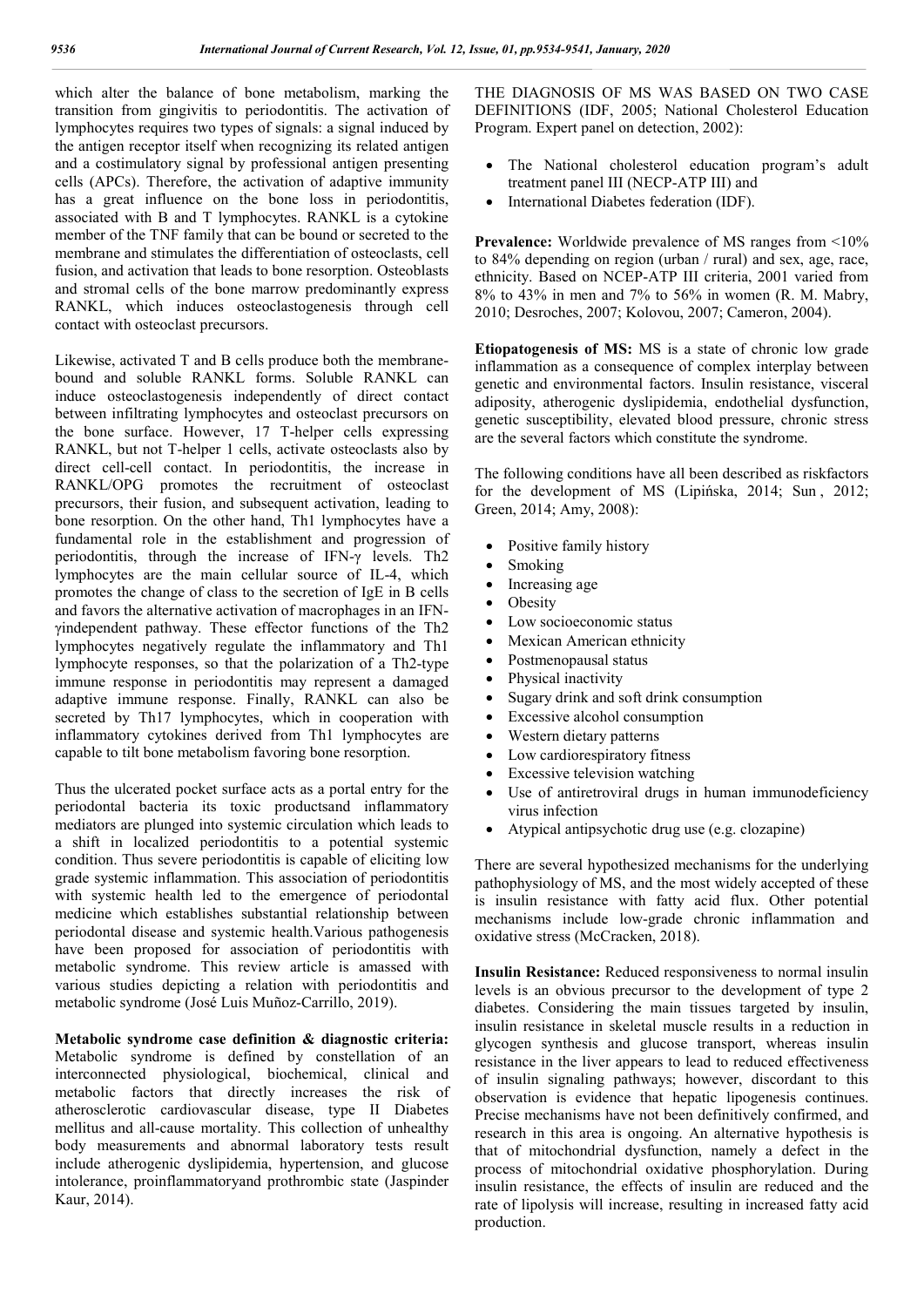| <b>PERIODONTITIS</b><br><b>STAGE</b> |                        | <b>STAGE I</b><br>(Initial Periodontitis)                               | <b>STAGE II</b><br>(Moderate)<br>Periodontitis) | <b>STAGE III</b><br>(Severe Periodontitis)<br>With Potential For Tooth<br>Loss)                                                                                   | <b>STAGE IV</b><br>(Advanced Periodontitis With<br><b>Extensive Tooth Loss And</b><br>Potential For Loss Of Dentition)                                                                                                                                                    |
|--------------------------------------|------------------------|-------------------------------------------------------------------------|-------------------------------------------------|-------------------------------------------------------------------------------------------------------------------------------------------------------------------|---------------------------------------------------------------------------------------------------------------------------------------------------------------------------------------------------------------------------------------------------------------------------|
| <b>SEVERITY</b>                      | Interdental CAL Loss   | $1-2mm$                                                                 | $3-4mm$                                         | $>5$ mm                                                                                                                                                           | $>5$ mm                                                                                                                                                                                                                                                                   |
|                                      | Radiographic Bone Loss | Coronal Third<br>$(\leq 15\%)$                                          | Coronal Third<br>$(15\%$ To 33%)                | Extending To Mid-Third<br>Of Root & Beyond                                                                                                                        | Extending To Mid-Third Of Root<br>& Beyond                                                                                                                                                                                                                                |
|                                      | <b>Tooth Loss</b>      | No Tooth Loss                                                           |                                                 | Tooth Loss $\leq$ 4 Teeth                                                                                                                                         | Tooth Loss $\geq$ 5 Teeth                                                                                                                                                                                                                                                 |
| <b>COMPLEXITY</b>                    | Local                  | PD < 4mm<br>Mostly Horizontal<br>Bone Loss                              | PD < 5mm<br>Mostly<br>Horizontal<br>Bone Loss   | In Addition To Stage II<br>Complexity: $PD \ge 6$ mm<br>Vertical Bone Loss ><br>3mm.<br><b>Furcation Involvement</b><br>Class II Or III,<br>Moderate Ridge Defect | In Addition To Stage III<br>Complexity:<br>Need For Complex Rehabilitation<br>Due To:<br>Masticatory Dysfunction,<br>Secondary Occlusal Trauma,<br>Tooth Mobility $\geq 2$ ,<br>Severe Ridge Defect, Bite<br>Collapse, Drifting, Flaring, Less<br>Than 20 Remaining Teeth |
| <b>EXTENT &amp; DISTRIBUTION</b>     |                        | Localized (<30% Teeth Involved), Generalized Or Molar / Incisor Pattern |                                                 |                                                                                                                                                                   |                                                                                                                                                                                                                                                                           |

#### **Table 1. Periodontitis case definition system based on staging and grading**

| Periodontitis grade                         |                                                                                        |                                                | Grade a: Slow rate of<br>progression                        | Grade b: Moderate rate<br>of progression             | Grade c: Rapid rate of<br>progression                                                                                                                                             |
|---------------------------------------------|----------------------------------------------------------------------------------------|------------------------------------------------|-------------------------------------------------------------|------------------------------------------------------|-----------------------------------------------------------------------------------------------------------------------------------------------------------------------------------|
| Primary criteria                            | Direct Evidence Of Progression<br>Longitudinal Data (Radiographic Bone<br>Loss Or CAL) |                                                | Evidence of no loss over<br>5 years                         | $\leq$ 2mm over 5 years                              | $\geq$ 2mm over 5 years                                                                                                                                                           |
|                                             |                                                                                        | %Bone Loss/Age                                 | < 0.25                                                      | $0.25 \text{ to } 1.0$                               | >1.0                                                                                                                                                                              |
|                                             | Indirect Evidence<br>Of Progression                                                    | Case Phenotype                                 | Heavy biofilm deposits<br>with low levels of<br>destruction | Destruction<br>commensurate with<br>biofilm deposits | Destruction exceeds biofilm<br>deposits, periods of rapid<br>progression, early onset of<br>disease (molar/incisor<br>pattern; lack of response to<br>bacterial control therapies |
| Grade modifiers                             | <b>Risk Factors</b>                                                                    | Smoking                                        | $Non - smoker$                                              | Smoker $\leq 10$<br>cigarettes/day                   | Smoker $\geq 10$ cigarettes/day                                                                                                                                                   |
|                                             |                                                                                        | <b>Diabetes</b>                                | No Diabetes                                                 | HbA1c < 7.0%                                         | HbA1c $\geq$ 7.0%                                                                                                                                                                 |
| Risk of systemic impact<br>of periodontitis | Inflammatory<br><b>Burden</b>                                                          | <b>High Sensitivity</b><br><b>CRP</b>          | $\leq$ 1 mg/L                                               | 1 to 3 mg/L                                          | >3mg/L                                                                                                                                                                            |
| <b>Biomarkers</b>                           | Indicators of CAL/<br>Bone Loss                                                        | Saliva, Gingival<br>Crevicular Fluid.<br>Serum | $\mathcal{P}$                                               | ?                                                    | ?                                                                                                                                                                                 |

## **Table 2. MS Diagnostic criteria according to NCEP & IDF criteria**

| <b>COMPONENTS</b>                            | <b>REFERENCE LEVELS</b>    |  |  |  |
|----------------------------------------------|----------------------------|--|--|--|
| Abdominal obesity by abdominal circumference |                            |  |  |  |
| men                                          | >102cm                     |  |  |  |
| women                                        | >88cm                      |  |  |  |
| European men                                 | >94cm                      |  |  |  |
| Asian men                                    | >90cm                      |  |  |  |
| women                                        | >80cm                      |  |  |  |
| Triglycerides (men & women)                  | $\geq$ 150mg/dL            |  |  |  |
| HDL cholesterol                              |                            |  |  |  |
| Men                                          | $\leq$ 40mg/dL             |  |  |  |
| Women                                        | $<$ 50mg/dL                |  |  |  |
| Arterial pressure (Men & Women)              | $\geq$ 130mm/Hg or 85mm/Hg |  |  |  |
| Fasting glucose (Men & Women)                | $\geq$ 10mg/dL             |  |  |  |

### **Fig 1. The following hypothesis are suggested to explain the bidirectional relationship between periodontitis and metabolic syndrome**

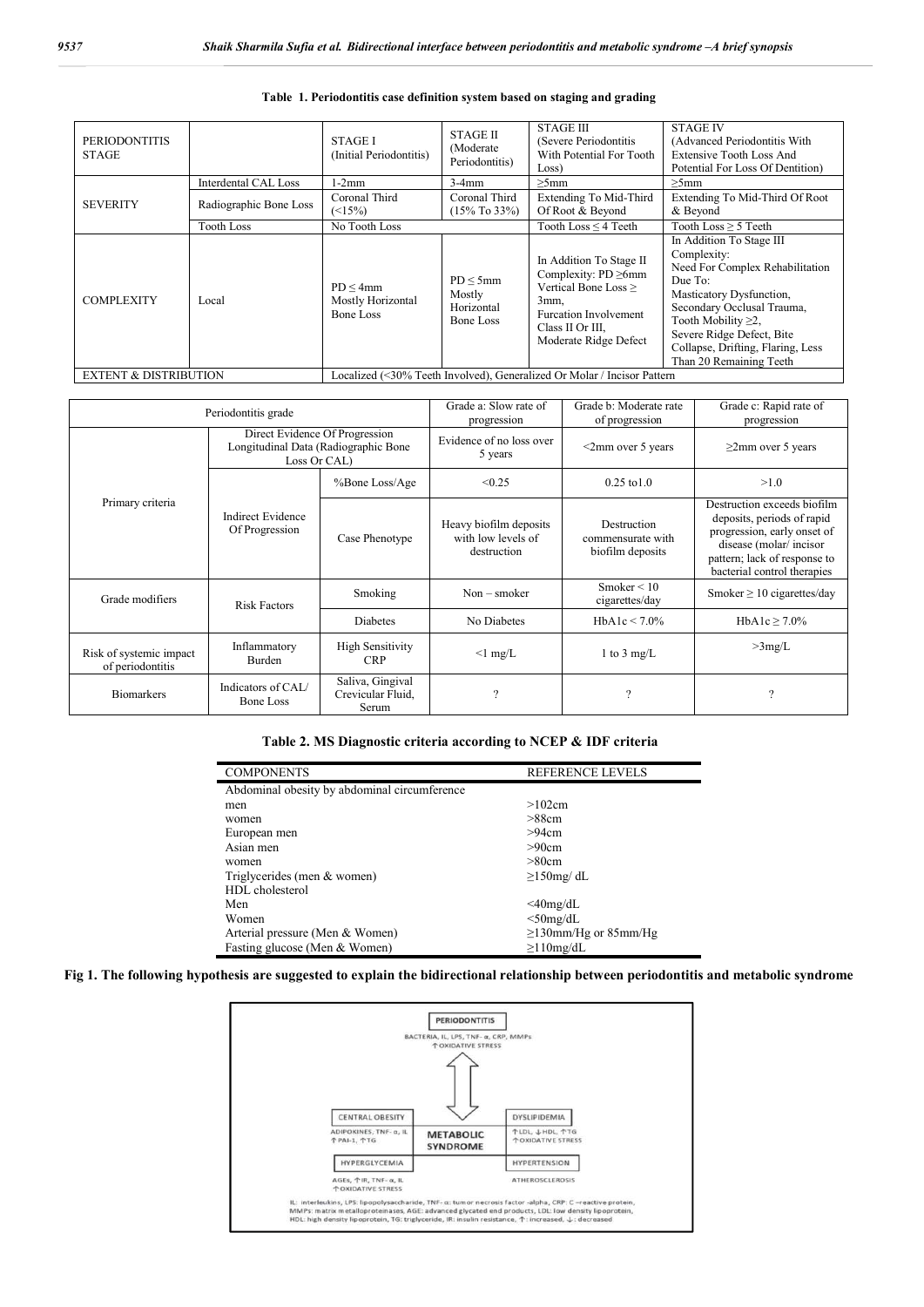This will potentiate the negative cycle of inhibiting the antilipolytic properties of insulin, leading to further lipolysis (McCracken, 2018; DeFronzo, 1991).

**Inflammatory and oxidative mediators:** MS is recognized to be a proinflammatory and prothrombic state with adipose tissue being central to its pathophysiology. Adipocytes undergo hypertrophy and hyperplasia in response to nutritional excess that can lead the cells to outgrow their blood supply with induction of a hypoxic state. Hypoxia can lead to cell necrosis with macrophage infiltration and the production of adipocytokines, which include the proinflammatory mediator's interleukin-6 (IL-6) and tumor necrosis factor α, as well as the prothrombic mediator plasminogen activator inhibitor-1 (PAI-1). IL-6 is a potent inflammatory cytokine that plays a vital role in the pathogenesis of insulin resistance and type 2 diabetes. Elevated IL-6 levels have been measured in adipose tissue of patients with diabetes mellitus and obesity and also, notably, in patients with features of MS; further, epidemiologic studies have reported increased IL-6 concentrations in association with hypertension, atherosclerosis, and cardiovascular events. Tumor necrosis factor α, a proinflammatory cytokine named after its antitumor activity, is a significant mediator of numerous cardiovascular pathologic conditions, including atherosclerosis and heart failure. It has been reported to act as a paracrine mediator to reduce insulin resistance in adipocytes.

PAI-1 is a serine protease inhibitor that acts to inhibit tissue plasminogen activator. Circulating PAI-1 is increased in obese MS patients, as well as in patients with type 2 diabetes, and there is a positive correlation between the severity of the MS and the plasma concentration of PAI-1.The mechanism of PAI-1 overexpression in MS likely involves multiple mediators, and the mechanism as yet remains unknown. Interestingly, one group has postulated that in addition to its role in atherothrombosis, PAI-1 is also involved in adipose tissue development and control of insulin signaling (McCracken, 2018). The mechanism by which adipocyte dysregulation occurs is not clearly understood, but a role for obesity-induced oxidative stress is postulated. In human and animal studies there has been a positive correlation between fat accumulation and oxidative stress, with production of reactive oxygen species and increased expression of NADPH oxidase with concomitant decreased expression of antioxidant enzymes. In vitro studies found that cultured adipocytes with increased levels of fatty acids exhibited increased oxidative stress via the NADPH pathway. Antioxidant cytokines that include adiponectin are downregulated in MS, allowing reactive oxygen species to activate an oxidative cascade that leads to apoptosis and cellular damage.When the integrity of the endothelial cell is breached, a cascade is initiated that terminates in atherosclerosis (McCracken, 2018).

**Periodontal disease and components of ms:** Although the bacterial biofilm is necessary for the development of periodontal disease, the host response through the release of large spectrum of proinflammatory mediators, is responsible for periodontal destruction. This pro inflammatory mediators such as TNF- $\alpha$  and IL-6 along with the periodontal bacteria enter the systemic circulation and produce a "low level systemic inflammation/infection". Several other factors possibly contribute to the development of periodontal disease such as Obesity, hypertension, dyslipidemia and insulin resistance or diabetes.

Periodontitis & insulin resistance: Diabetes and periodontal disease are two chronic diseases that have been considered as biologically connected. Prevalence of DM would be twice or three times greater than that of normal population. The International diabetes federation foresees the incidence of DM among individuals aging from 20-79 yrs old will increase about 70% in the next 20 yrs, from 194 million in 2003 to 333 million in 2025.Loe reported periodontitis as the sixth complication from diabetes (Löe, 1993). Type 2 DM is the most common metabolic disorder characterized by impaired glucose homeostasis, leading to a persistent deterioration of β cell function and hyperglycemia. Increased oxidative stress and chronic subclinical systemic inflammation is contributory to impaired glycemic control and increased IR; thus, paving a way for T2DM. Chronic hyperglycemia facilitates the nonenzymatic glycation of proteins with the formation of advanced glycation end products (AGEs).

AGEs are reported to prime the macrophages to express inflammatory cytokines which releases acute phase reactants CRP from the liver, further exacerbating the existing inflammation. The formation of AGEs affects the collagen stability and the vascular integrity. AGEs aggregate macrophage and monocyte receptors and they may also stimulate the releasing of interleukin-1 and TNF- $\alpha$ , which provokes an increase of the susceptibility to periodontal disease. Additionally, both TNF- $\alpha$  and IL-6 are produced in the fat tissue, and one third of circulating IL-6 is derived from the fat tissue, suggesting that obesity, diabetes and periodontitis be mutually related. Periodontitis and T2DM reveal a commonality in the pathogenesis process, featuring inflammatory response at the local and systemic level<sup>20</sup>. Various studies have shown a bi-directional relationship between periodontal status and diabetes (Taylor, 2001; Choi, 2011; Morita, 2012; Mealey, 2000). Diabetic patients are more susceptible to develop periodontal disease because of thepolymorphonuclear leukocytes and alterations in thecollagen metabolism. The innate immune response is active in periodontitis, which explains the mediator role of periodontal disease in the etiology of the insulin resistance and diabetes type 2 (Mealey, 2008; Nagasawa, 2010). In future, with the standardization of the diagnosis criteria of both conditions, it will be possible to establish whether this biological plausibility will be proven as a real association and therefore improve the preventive and therapeutic measurements.

**Periodontitis & Obesity:** Obesity is defined by the body mass index (BMI) greater than 30.0 kg/m2, a chronic disease, with a multi-factorial etiology. Obesity might represent a systemic condition, cognizable of regulating the onset and progression of periodontitis. The fat tissue, especially the visceral type, acts as an important endocrine organ secreting adipocytokines. Among the most important ones are the tumor necrosis factoralpha, leptin, adiponectin and resistin, which may modulate the periodontal response. Leptin controls the appetite, regulates the immune response and the production of inflammatory cytokines. The obesity is associated with the reduction of the sensibility to the effects of the leptin, which stimulates the immunological system. The immunologic activity of these adipokines may play a significant role in the development of IR and in periodontitis. Recent cross-sectional studies and a meta-analysis have divulged positive associations between obesity and periodontal disease (Chaffee, 2010; Bullon, 2009; Pischon, 2007; Wood, 2003).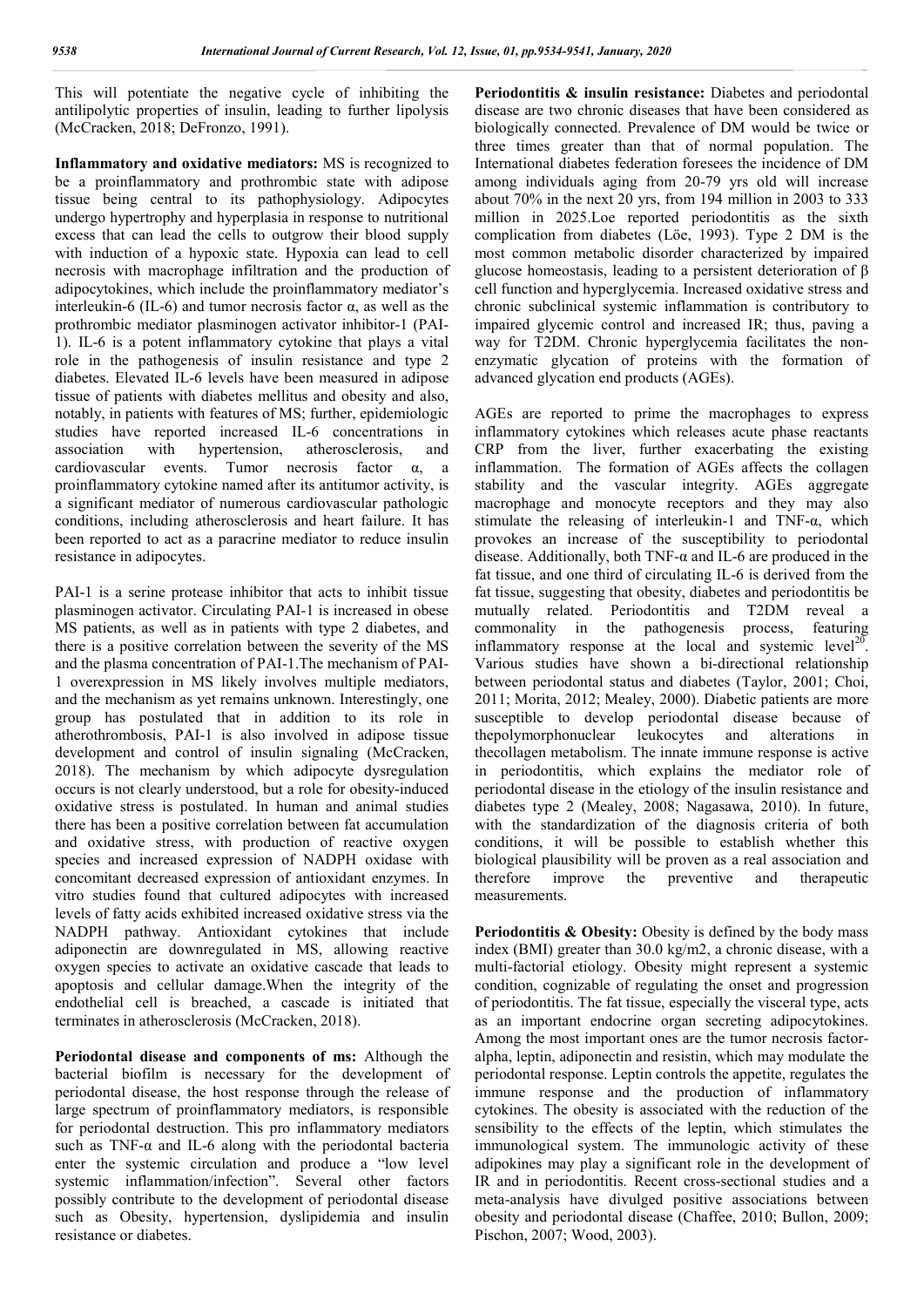In periodontitis, there is a negative correlation among the levels of leptin in the gingival crevicular fluid (GCF), significantly associated with the increasing of the loss of clinical insertion (Karthikyan, 2007). Twoexplanations have been proposed for the increase of the serum levels of leptin in periodontitis: firstly, thegingival inflammation would result in vasodilatation, which would increase the serum levels of leptin;secondly, the serum levels of leptin would increase as a defense mechanism of the body, to fight the periodontal inflammation. Recently, Han et al**.** concluded that the visceral fat area was the most appropriate indicator of obesity in relation to periodontitis and that obesity could act as a substantial risk factor for periodontitis (Han, 2010).

Although, the meta-analysis points to a positive association of obesity and periodontitis, the magnitude of the correlation is still not defined. This warrants further prospective studies to clarify the association. Resistin had its role in periodontitis which is proved by two studies, in which the serum levels were higher in people exhibiting periodontitis than in control subjects, showing a positive correlation with bleeding on probing. Moreover, the releasing of the TNF- $\alpha$  both by the liver and the periodontal tissues in response to LPS, endotoxins of gram negativeperiodontal pathogens, would contribute to the insulin resistance (Furugen, 2008).

**Periodontitis & dyslipidemia:** Dyslipidemia is a state of abnormal lipid profile, characterized by an increase in the serum concentrations of TGs, total cholesterol and low-density lipoprotein cholesterol, accompanied by a reduction in the levels of high-density lipoprotein (HDL) cholesterol. It has been proposed that dyslipidemia leads to an increase in levels of pro-inflammatory cytokines and oxidative stress. The association between altered lipid profile and periodontitis has been investigated in several studies (Fentoglu, 2008; Awartani, 2010). Although, it is suggested that dyslipidemia could be associated with periodontitis, its role as a risk factor is still under investigation. However, serum pro-inflammatory cytokines may orchestrate a vital role in the association between periodontitis and dyslipidemia. It is proposed that periodontitis is not only associated with the severity of lipid metabolism, but also the aggravation of hyperlipidemic state is linked with periodontal inflammation by the up-regulation of serum and gingival crevicular fluid pro-inflammatory cytokines. Studies have shown that individuals with periodontal disease have higher serum levels of total cholesterol (TC), low density lipoprotein (LDL) cholesterol and triglycerides (TRG), when compared with periodontally healthy individuals. The hyperactivity of the white blood cells caused by the hyperlipidemia increases the production of oxygen radicals, frequently associated with the periodontitis progression in adults. The reduction of the antioxidant capacity in individuals with periodontitis could facilitate the appearance of the insulin resistance. It is still not clear whether the association with periodontal disease and dyslipidemia is an inter-relationship of cause-effect, that is, the periodontitis induces the highest lipid levels or the highest lipid serum levels are predisposing factors for periodontitis (Hamissi, 2010; Cutler, 1999; Katz, 2002; Moeintaghavi, 2005).

**Periodontitis & Hypertension:** Hypertension is a highly prevalent multifactorial disease affecting 30% of adults and it is one of the main causes of cardiovascular mortality and morbidity. The chronic inflammation and the inflammatory cytokines may cause endothelial dysfunction, establishing a

connection between inflammation and risk for CVDs. This connection could be mediated by alterations in the vascular resistance and blood pressure. Periodontitis as a risk factor for the establishment of atherosclerosis.Studies have revealed that subjects with advanced chronic periodontitis show increased left ventricular mass. It is proposed that periodontitis induced systemic inflammation may perpetuate atherosclerosis (Huck, 2011; Angeli, 2003). A state of systemic inflammation conduces to the stiffness of large arteries and increases the pulse wave velocity. This arterial stiffness as a result of impairment in elastic properties of large arteries could be a contributory mechanism to the pathogenesis of HT. Further, increased blood pressure adds to the risk of cardiovascular events. In hypertensive subjects, periodontitis may enhance the risk and degree of target organ damage. Although, the present literature shows a possible association between periodontitis and HT, the existence of a causal relationship needs to be ascertained. The effect of periodontitis on the blood pressure of periodontitis affected subjects and the increase of blood pressure with the deterioration in the degree of periodontitis should be examined. Well-designed, prospective randomized controlled trials should be carried out henceforth (Chen, 2008; Tsakos, 2010; Khader, 2008).

## **DISCUSSION**

MS as defined by Reaven consists of obesity, IR, HT, impaired glucose tolerance or diabetes, hyperinsulinemia and dyslipidemia characterized by elevated TG and low HDL concentrations. Two hypotheses could be suggested to explicate the relationship between periodontitis and MS. One hypothesis is a cause-effect relationship. However, longitudinal and large-sample studies are needed to corroborate, which disease is the cause. The other hypothesis proposes a commonality in risk factors (excess caloric intake, sedentary life-style and poor oral hygiene) between the two conditions. It is observed that periodontitis shares some common risk factors with MS, including hyperglycemia, obesity, dyslipidemia and elevated blood pressure. Although, the causative association of periodontitis with most of the mentioned factors is yet to be emphatically proven, periodontitis can pose as a risk factor, capable of modifying the disease course. The inflamed gingival tissue in periodontitis can act as a perennial source of pro-inflammatory cytokines, bacteria and LPS furnishing the impulse for systemic inflammation and infection. It has been reported that the association between periodontitis and MS could be bidirectional (fig 1).

Various studies have demonstrated a statistically significant association between established periodontitis and CVD (D'Aiuto, 2008; Kushiyama, 2009; Nesbitt, 2010; Khader, 2008; Morita, 2009; Li, 2009; Benguigui, 2010). Recently, Buhlin et al**.** showed that periodontal inflammation and bone loss is related to angiographically verified coronary artery narrowing in patients with stable coronary artery disease or acute coronary syndrome (Buhlin, 2011). Romagna et al**.,** in across sectional study on 150 patients, demonstrated that bone loss in periodontitis is associated with a risk of multiple coronary lesions. Studies have reported a positive association between MS and periodontitis (Romagna, 2012). Acharya et al**.**  assessed the effect of PT in a sample of periodontitis patients with MS and other group of systemically healthy individuals (control group). The study design consisted of 31 subjects with chronic generalized periodontitis.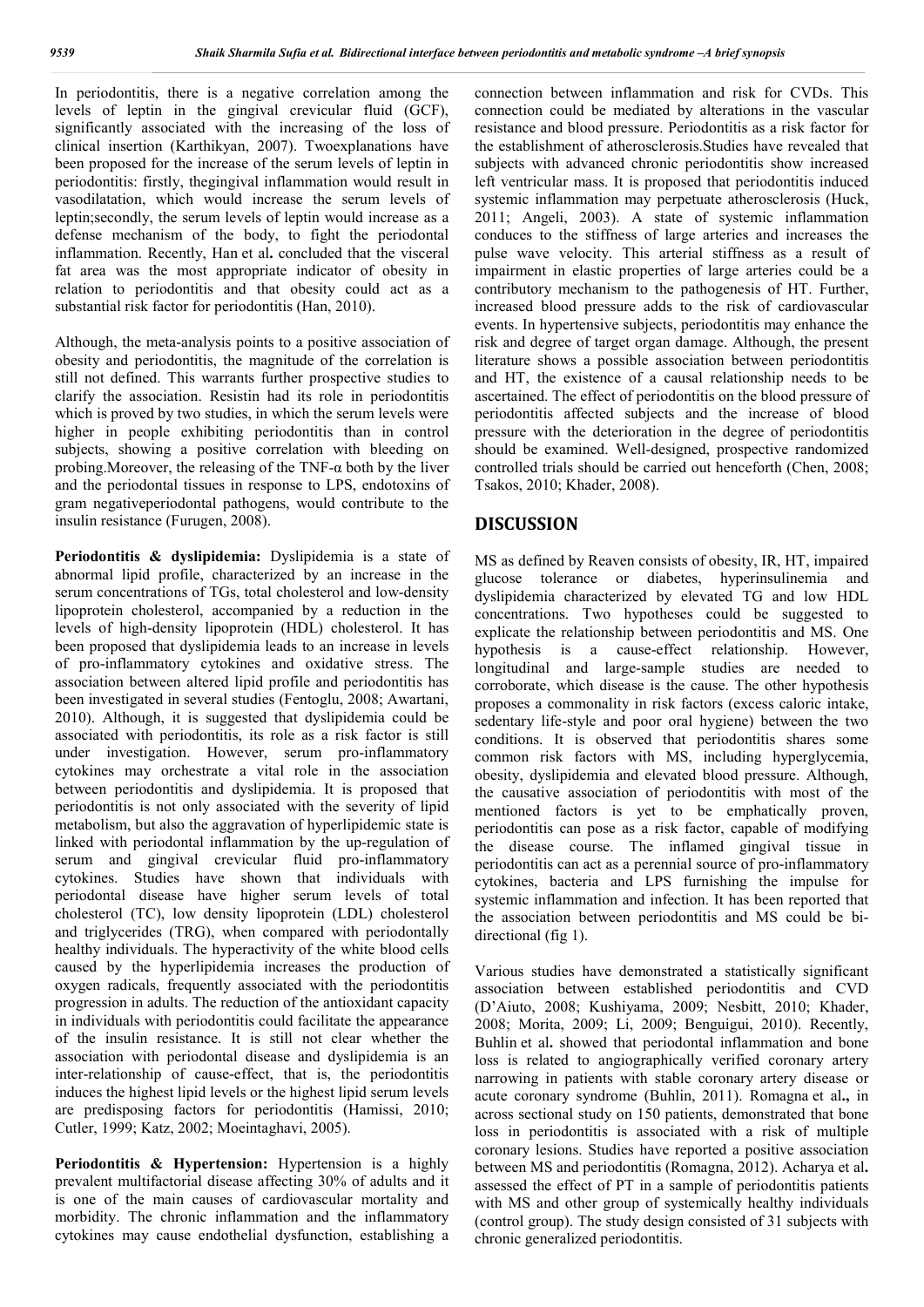This sample was segregated into16 subjects (Group A) diagnosed with MS and 15 subjects as healthy (Group B). Non-surgical PT was instituted in both groups. In both groups; high-sensitivity C-reactive protein (hs-CRP), total leukocyte count, parameters of lipid metabolism were evaluated at baseline and 2 months later. In the MS group, PT produced a significant improvement in the levels of inflammatory metabolic markers as compared with the baseline values. Systemically healthy group showed no statistical change in these markers. Thus, PT produced beneficial effects in patients with MS and chronic periodontitis (Acharya, 2010). Periodontitis and MS shares a common risk factors like excessive caloric intake, sedentary life-style and poor oral hygiene also includes hyperglycemia, obesity, dyslipidemia and elevated blood pressure. Oxidative Stress could be a potential common link to explain the relationship between each component of MS and periodontitis. Since the metabolic alterations observed in that condition can causean exacerbated host inflammatory response, metabolic syndrome individuals could have higher chances of undergoing tissue destruction in the presence of periodontal infection.

#### **Conclusion**

Periodontitis is a widely prevalent disease, but if diagnosed in the initial stage can be managed successfully without much morbidity. Many studies point out to the positive relation of MS with periodontitis. Further longitudinal, long-term, welldesigned, multi-centric studies based on a large sample sizes are mandatory to boost this relationship. In conclusion, considering its limitations, this literature review suggests an association between MS and PD. Further research in this field could include prospective studies conducted to establish cause and effect relations between these two conditions.

### **REFERENCES**

- Socransky SS, Haffajee AD, Cugini MA, Smith C. 1998. Microbial complexes in subgingival plaque. *J ClinPeriodontol.* 25:134– 144.
- Tonetti MS, Greenwell H, Kornman KS. 2018. Staging and grading of periodontitis: Framework and proposal of a new classification and case definition. *Journal of Periodontology.* 89(Suppl. 1):S159-S172.
- Page RC, Schroeder HE. 1976. Pathogenesis of inflammatory periodontal disease. A summary of current work. 34(3):235-249.
- Kornman KS, Page RC, Tonetti MS. 2000. The host response to the microbial challenge in periodontitis: Assembling the players. *Periodontology,* 1997;14(1):33-53.
- José Luis Muñoz-Carrillo, Viridiana Elizabeth Hernández-Reyes, 2019. Oscar Eduardo García-Huerta, Francisca Chávez-Ruvalcaba, María Isabel Chávez-Ruvalcaba, Karla Mariana Chávez-Ruvalcaba and Lizbeth Díaz-Alfaro. June 6th, Pathogenesis of Periodontal Disease, IntechOpen.
- Jaspinder Kaur. 2014. A Comprehensive Review on Metabolic Syndrome. Hindawi Publishing Corporation Cardiology Research and Practice, Volume.
- IDF. 2005. The Internacional Diabetes Federation consensus world wide definition of metabolic syndrome.
- National Cholesterol Education Program. Expert panel on detection, evaluation, and treatment of high blood cholesterol in adults (Adults Treatment Panel III). JAMA 2002; 285:2486-2497.
- Mabry, R. M., Reeves, M. M., E. G. Eakin , N. Owen.Gender differences in prevalence of the metabolic syndrome in Gulf Cooperation Council Countries: a systematic review. Diabet. Med. 27, 593–597 (2010).
- S. Desroches and B. Lamarche, "The evolving definitions and increasing prevalence of the metabolic syndrome," Applied Physiology, Nutrition and Metabolism, vol. 32, no. 1, pp. 23–32, 2007.
- G.D. Kolovou, K.K. Anagnostopoulou, K.D. Salpea and D.P. Mikhailidis,"The prevalence of metabolic syndrome in various populations,"The American Journal of the Medical Sciences, vol. 333,no.6,pp.362–371,2007.
- A. J. Cameron, J. E. Shaw, and P. Z. Zimmet, "The metabolic syndrome: prevalence in worldwide populations," Endocrinology and Metabolism Clinics of North America, vol.33, no.2, pp. 351–375, 2004.
- Lipińska A, Koczaj-Bremer M, Jankowski K, Kaźmierczak A, Ciurzyński M, Ou-Pokrzewińska A, Mikocka E, Lewandowski Z, Demkow U, Pruszczyk P. Does family history of metabolic syndrome affect the metabolic profile phenotype in young healthy individuals?.Diabetology& metabolic syndrome. 2014 Dec;6(1):75.
- Sun K, Liu J, Ning G (2012) Active Smoking and Risk of Metabolic Syndrome: A Meta-Analysis of Prospective Studies. PLOS ONE 7(10): e47791.
- Green AK, Jacques PF, Rogers G, Fox CS, Meigs JB, McKeown NM. Sugar‐sweetened beverages and prevalence of the metabolically abnormal phenotype in the Framingham Heart Study. Obesity. 2014 May;22(5):E157- 63.
- Amy Z. Fan, Marcia Russell, Timothy Naimi, Yan Li, Youlian Liao, Ruth Jiles, Ali H. Mokdad, Patterns of Alcohol Consumption and the Metabolic Syndrome, The Journal of Clinical Endocrinology & Metabolism**,** Volume 93, Issue 10, 1 October 2008, Pages 3833–3838.
- McCracken E, Monaghan M, Sreenivasan S. Pathophysiology of the metabolic syndrome. J ClinDermatol. 2018 Jan - Feb; 36 (1):14-20.
- DeFronzo  $RA<sup>1</sup>$ , Ferrannini E. Insulin resistance. A multifaceted syndrome responsible for NIDDM, obesity, hypertension, dyslipidemia, and atherosclerotic cardiovascular disease.Diabetes Care. 1991 Mar;14 (3):173-94.
- Löe H. Periodontal disease. The sixth complication of diabetes mellitus. Diabetes Care. 1993 Jan;16(1):329-34.
- Nishimura F, Iwamoto Y, Mineshiba J, Shimizu A, Soga Y, Murayama Y. Periodontal disease and diabetes mellitus: The role of tumor necrosis factor-alpha in a 2-way relationship. J Periodontol. 2003;74:97–102.
- Taylor GW. Bidirectional interrelationships between diabetes and periodontal diseases: An epidemiologic perspective. Ann Periodontol. 2001;6:99–112.
- Choi YH, McKeown RE, Mayer-Davis EJ, Liese AD, Song KB, Merchant AT. Association between periodontitis and impaired fasting glucose and diabetes. Diabetes Care. 2011;34: 381–6.
- Morita I, Inagaki K, Nakamura F, Noguchi T, Matsubara T, Yoshii S, et al. Relationship between periodontal status and levels of glycated hemoglobin. J Dent Res. 2012;91:161– 6.
- Mealey BL, Ocampo Gl. Diabetes mellitus and periodontal disease. Periodontol 2000. 2007;44:127-53.
- Mealey BL, Rose LF. Diabetes mellitus and inflammatory periodontal diseases. CurrOpinEndocrinol Diabetes Obes. 2008 Apr;15(2):135-41.